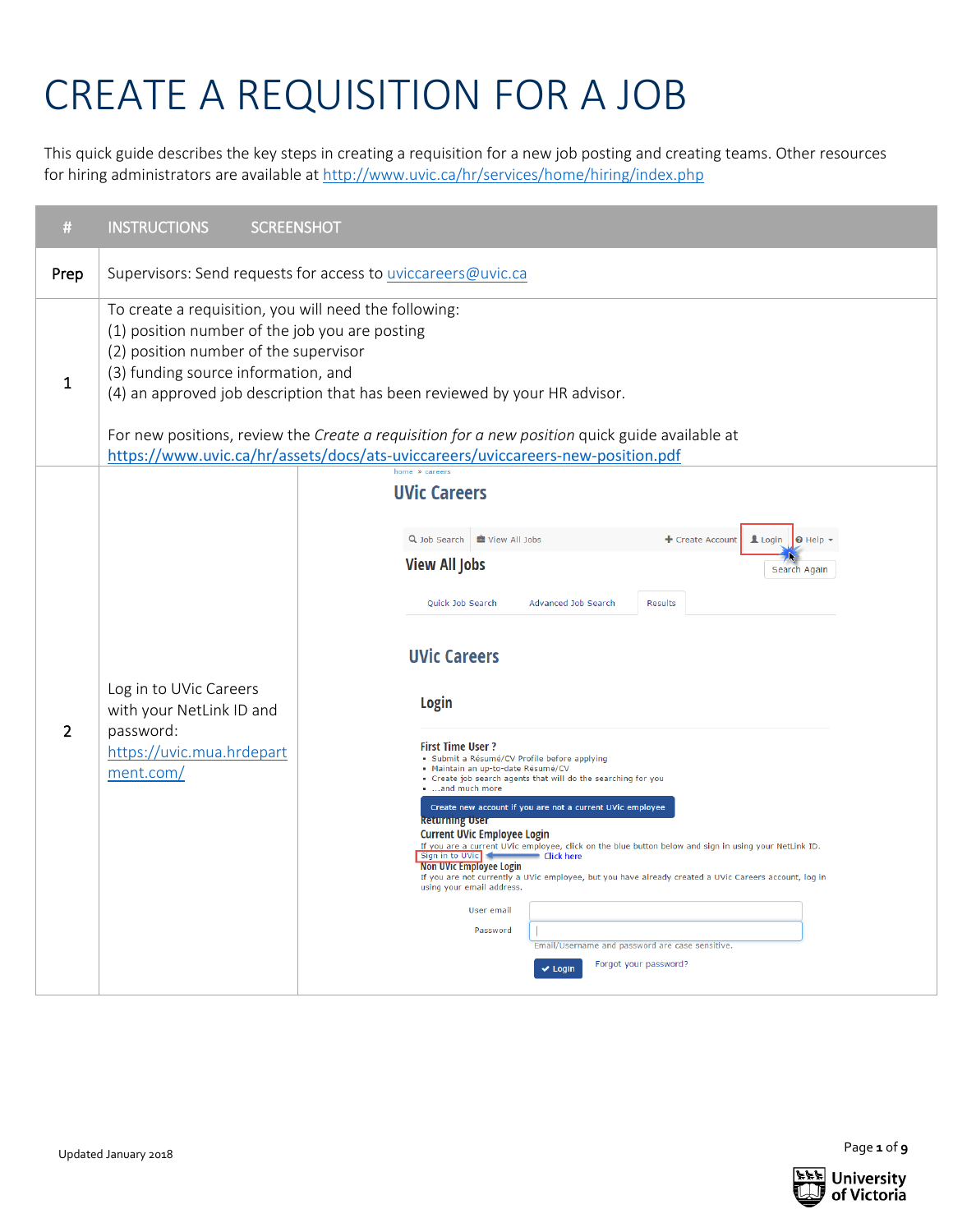| $\#$ | <b>INSTRUCTIONS</b><br><b>SCREENSHOT</b>                                                                                                                                                                                                                                                                                                                                                                                                                                                                                                                                                                                                                               |                                                                                                                                                                                                                                                                                                                                                                                                                                                                                                                                                                                             |  |
|------|------------------------------------------------------------------------------------------------------------------------------------------------------------------------------------------------------------------------------------------------------------------------------------------------------------------------------------------------------------------------------------------------------------------------------------------------------------------------------------------------------------------------------------------------------------------------------------------------------------------------------------------------------------------------|---------------------------------------------------------------------------------------------------------------------------------------------------------------------------------------------------------------------------------------------------------------------------------------------------------------------------------------------------------------------------------------------------------------------------------------------------------------------------------------------------------------------------------------------------------------------------------------------|--|
|      |                                                                                                                                                                                                                                                                                                                                                                                                                                                                                                                                                                                                                                                                        | $\equiv$ MONSTER                                                                                                                                                                                                                                                                                                                                                                                                                                                                                                                                                                            |  |
| 3    | On the <i>Dashboard</i> , click<br>on the Recruiting tab,<br>then under the<br>Requisition heading:<br>Create Requisition.                                                                                                                                                                                                                                                                                                                                                                                                                                                                                                                                             | Q<br>Search<br>Employees<br>$\overline{\phantom{a}}$<br>Dashboard<br><b>RECRUITING</b><br>v<br>Recruiting / Requisitions / Manage Requisitions<br>$\checkmark$<br>Requisitions<br><b>Manage Requisitions</b><br><b>Create Requisition</b><br><b>Manage Requisitions</b><br><b>D</b> Filter<br><b>Approvals</b><br>No requisitions to display<br>v<br><b>Applicants</b><br>$\checkmark$<br>Candidates                                                                                                                                                                                        |  |
| 4    | The progress bar at the<br>top of the screen<br>indicates where you are in<br>the process of creating a<br>requisition.<br>The first step is the <b>Select</b><br>Associations screen.<br>Complete all required<br>(red) fields. Choose<br>Employee Group carefully<br>as this choice determines<br>the workflow to follow.<br>If you have an existing job<br>that does not appear in<br>the Job Title drop-down<br>list, contact Employment<br>Services.<br>If the job is new, view the<br>Create a requisition for a<br>new position guide.<br>TIP: Type the position<br>number for the job into the<br>Job Title field, and click on<br>the job title to select it. | Recruiting / Requisitions / Create Requisition<br><b>Create Requisition</b> Select Associations<br>Step <sub>1</sub><br><b>Select Associations</b><br>Create a New Requisition from Job Profile Library<br><b>ORGANIZATIONAL UNIT*</b><br>$\backsim$<br>University of Victoria<br>$\checkmark$<br>-- Select --<br><b>Select Workflow</b><br><b>EMPLOYEE GROUP * (CHOOSE A NEW POSITION IF YOU</b><br>DO NOT HAVE AN EXISTING POSITION NUMBER)<br>$\backsim$<br>-- Select --<br><b>LOCATION</b><br>$\check{~}$<br>-- Select --<br><b>JOB TITLE <sup>8</sup>*</b><br><b>Type Keyword Here</b> |  |
|      | Updated January 2018                                                                                                                                                                                                                                                                                                                                                                                                                                                                                                                                                                                                                                                   | Page 2 of 9                                                                                                                                                                                                                                                                                                                                                                                                                                                                                                                                                                                 |  |

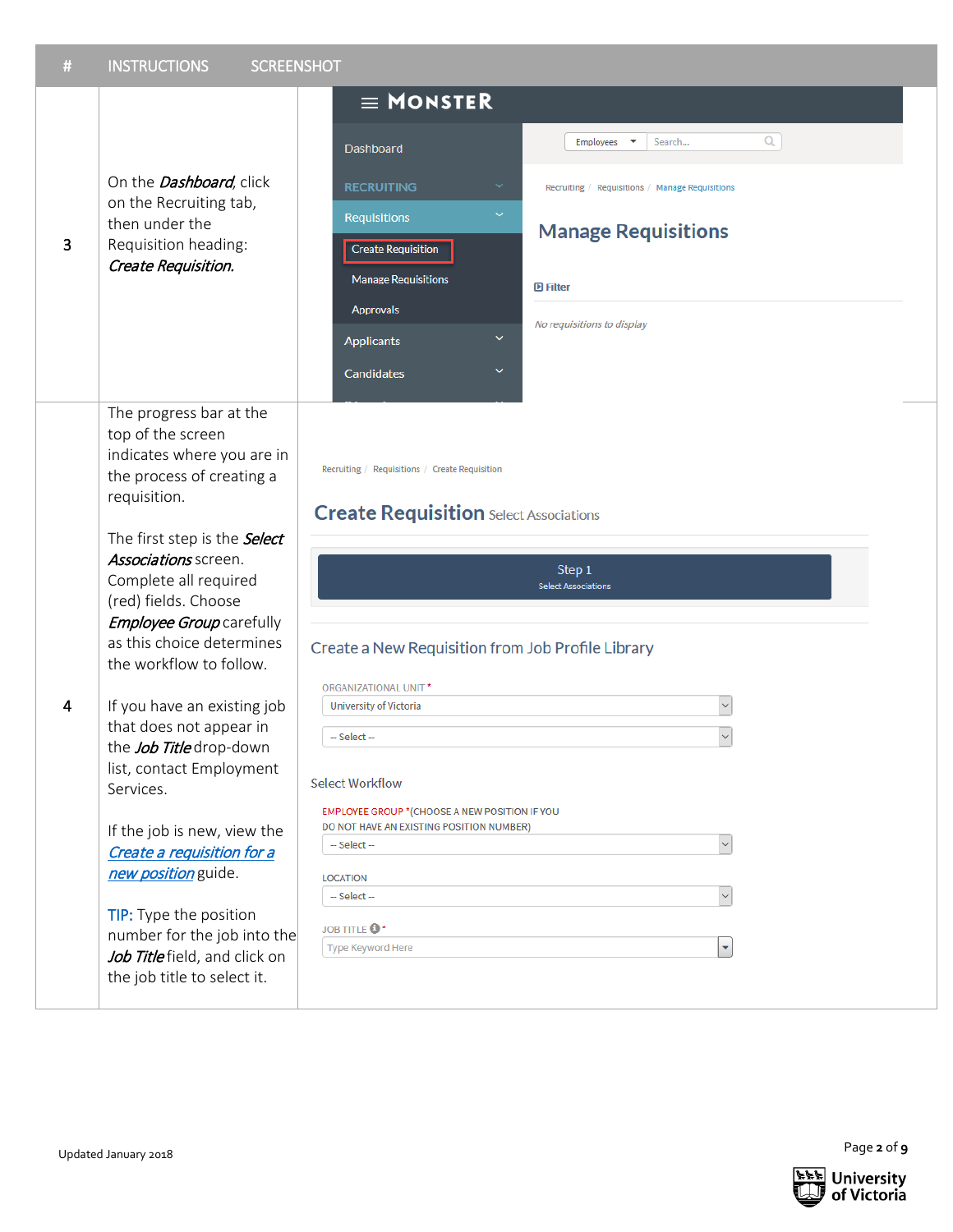## Choose *Next* .

|           | <b>INSTRUCTIONS</b><br><b>SCREENSHOT</b>                                                                                                                                                                                                                                                                                                                                                                                                                                                                                                                                                                                                                                                                                                                                                                                                                                                                                                    |                                                                                                                                                                                                                                                                                                                                                                                                                                                                                                                                                                                                                                                                                                                                                                                                                                  |                                                                                           |                                                                                                                         |
|-----------|---------------------------------------------------------------------------------------------------------------------------------------------------------------------------------------------------------------------------------------------------------------------------------------------------------------------------------------------------------------------------------------------------------------------------------------------------------------------------------------------------------------------------------------------------------------------------------------------------------------------------------------------------------------------------------------------------------------------------------------------------------------------------------------------------------------------------------------------------------------------------------------------------------------------------------------------|----------------------------------------------------------------------------------------------------------------------------------------------------------------------------------------------------------------------------------------------------------------------------------------------------------------------------------------------------------------------------------------------------------------------------------------------------------------------------------------------------------------------------------------------------------------------------------------------------------------------------------------------------------------------------------------------------------------------------------------------------------------------------------------------------------------------------------|-------------------------------------------------------------------------------------------|-------------------------------------------------------------------------------------------------------------------------|
| $\#$<br>5 | On the Step 2 Define<br>Requisition screen,<br>complete all required<br>fields. The Job Summary<br>and Job Requirements<br>fields will already contain<br>approved information and<br>cannot be edited.<br>You can add specific<br>information about the<br>position in the <b>About this</b><br>Opportunity field.<br>Alternatively, copy and<br>paste the text provided<br>above this field.<br>TIP: The Education Level<br>must correspond to the<br>requirement in the job<br>description.<br>TIP: For Creation Options,<br>if you wish to keep a copy<br>of your requisition to use<br>again in the future,<br>choose Create Requisition<br>and Personal Template.<br>Otherwise, choose Create<br>Requisition Only.<br>Choose Next.<br>TIP: You can save a draft at<br>any time. To find your<br>draft, scroll to the bottom<br>of the STEP 1 Select<br>Associations screen. Your<br>draft will appear under the<br>My Drafts heading. | Create Requisition Academic Adviser - 999119<br>Step 1<br>Step 2<br><b>Select Associations</b><br><b>Define Requisition</b><br>Using Workflow: PEA Regular Workflow<br><b>PEA Regular Requisition</b><br><b>REQUISITION#</b><br>999119<br><b>JOB TITLE +</b><br><b>Academic Adviser</b><br><b>CLASSIFICATION <sup>6</sup></b><br>SG <sub>8</sub><br><b>EMPLOYEE GROUP: 0*</b><br>PEA - Regular<br>PAY TYPE:<br>-- Select --<br><b>REASON FOR VACANCY*</b><br>-- Select --<br>SALARY CHARGED TO FAST CODE *<br>SUPERVISOR POSITION NUMBER*<br>Save as Draft<br>← Previous<br>Cancel<br><b>My Drafts</b><br>To finish a draft, click on the option to edit. To remove a draft from the table, click on the option to delete.<br>$\  \mathbf{c} \  < \  \mathbf{1} \  > \  \mathbf{y} \ $<br>JOB TITLE Y<br><b>Academic Adviser</b> | Step 3<br>Select Approver(s)<br>$\check{~}$<br><b>SCREENING QUESTIONNAIRES</b><br>$+$ Add | Ap<br>Displaying 1 - 1 of 1 10 25 50 100 per page<br>DATE CREATED Y<br><b>ACTIONS</b><br>17/1/2018<br>i<br>$\mathbf{x}$ |
|           |                                                                                                                                                                                                                                                                                                                                                                                                                                                                                                                                                                                                                                                                                                                                                                                                                                                                                                                                             |                                                                                                                                                                                                                                                                                                                                                                                                                                                                                                                                                                                                                                                                                                                                                                                                                                  |                                                                                           |                                                                                                                         |
|           |                                                                                                                                                                                                                                                                                                                                                                                                                                                                                                                                                                                                                                                                                                                                                                                                                                                                                                                                             |                                                                                                                                                                                                                                                                                                                                                                                                                                                                                                                                                                                                                                                                                                                                                                                                                                  |                                                                                           | Page 3 of 9                                                                                                             |
|           | Updated January 2018                                                                                                                                                                                                                                                                                                                                                                                                                                                                                                                                                                                                                                                                                                                                                                                                                                                                                                                        |                                                                                                                                                                                                                                                                                                                                                                                                                                                                                                                                                                                                                                                                                                                                                                                                                                  |                                                                                           |                                                                                                                         |

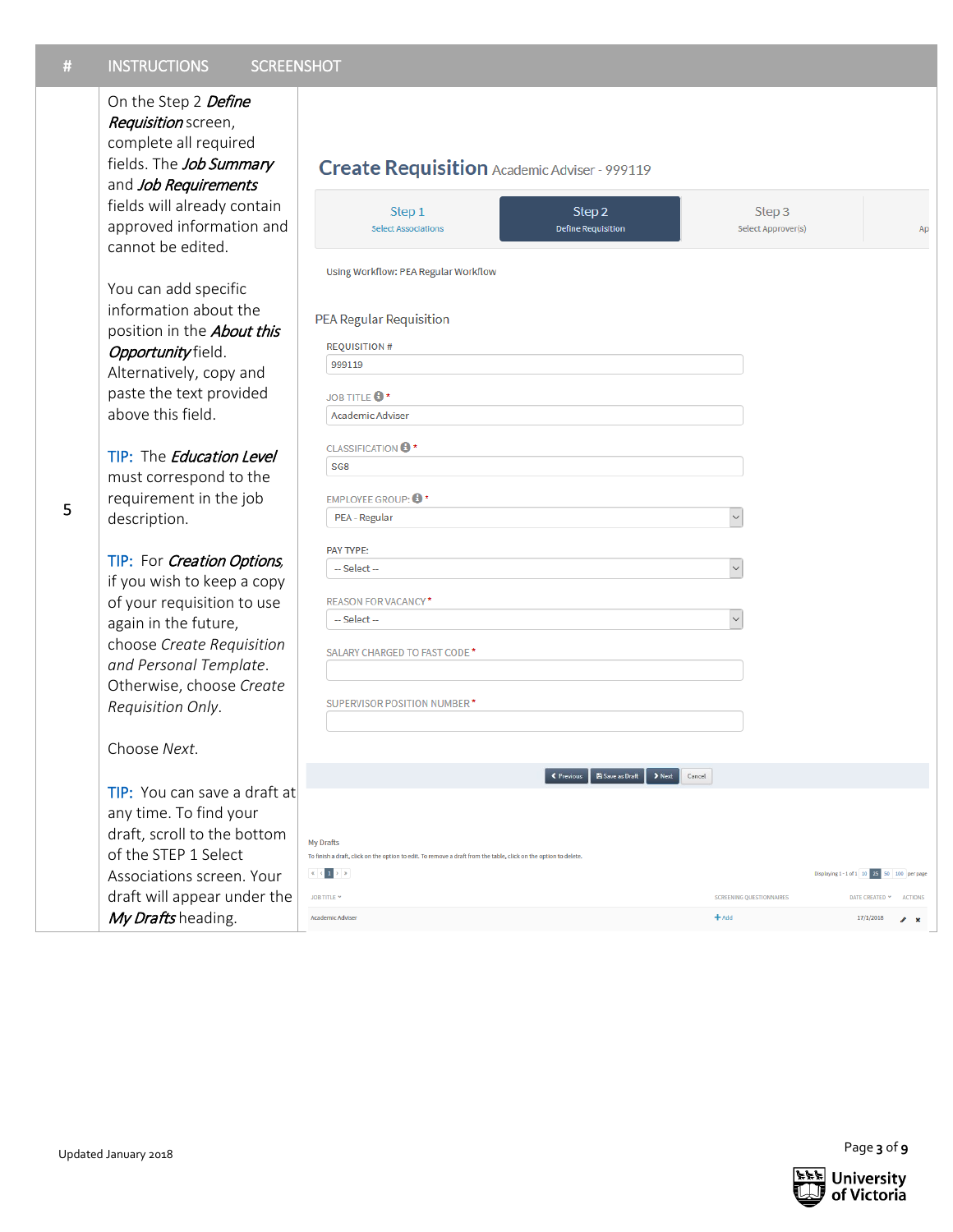On the **Select Approver(s)** screen, highlight the appropriate approval chain in the **Select** Approval Chain(s) field, then:  $\blacktriangleright$  Select

The screen will refresh and additional fields will appear.

The Budget Office always appears as a mandatory approver.

For Approval Chain Type, choose Serial.

6

Select your Department Head and VP (for regular continuing positions).

### Create Requisition Academic Adviser - 999119.1

Step  $1$ Step 2 Step 3 Step 4 Step 5 Step Define .<br>Select App Attac Previ al Order Select approvers from drop-down lists and add internal approver if required. Do not remove Budget Office as an approver or your requisition will be **Default Approvers** APPROVERS 1.  $\overline{\mathbf{X}}$  Budget Office Select Approval Chain(s) AVAILABLE REQUISITION APPROVAL CHAINS IF YOU DO NOT REQUIRE APPROVERS FOR THE OFFER<br>LETTER, CHOOSE SUBMIT/SEND OFFER BUTTON. IF YOU REQUIRE APPROVAL, SELECT THE INTERNAL<br>APPROVERS LINK BELOW. Ancillary<br>Limited/Preferential hiring Regula  $\blacktriangleright$  Select Select Approver(s) APPROVAL CHAIN TYPE \* +  $\overline{\mathcal{S}}$ Serial DEPARTMENT HEAD (DHEAD)  $\overline{\mathcal{S}}$ - Select --VICE-PRESIDENT (VP)  $\overline{\mathcal{S}}$  $\sim$  Select $\sim$ SELECT APPROVERS BY NAME Linternal Approvers Clear Approval Chain SPrevious BSave as Draft > Next Cancel

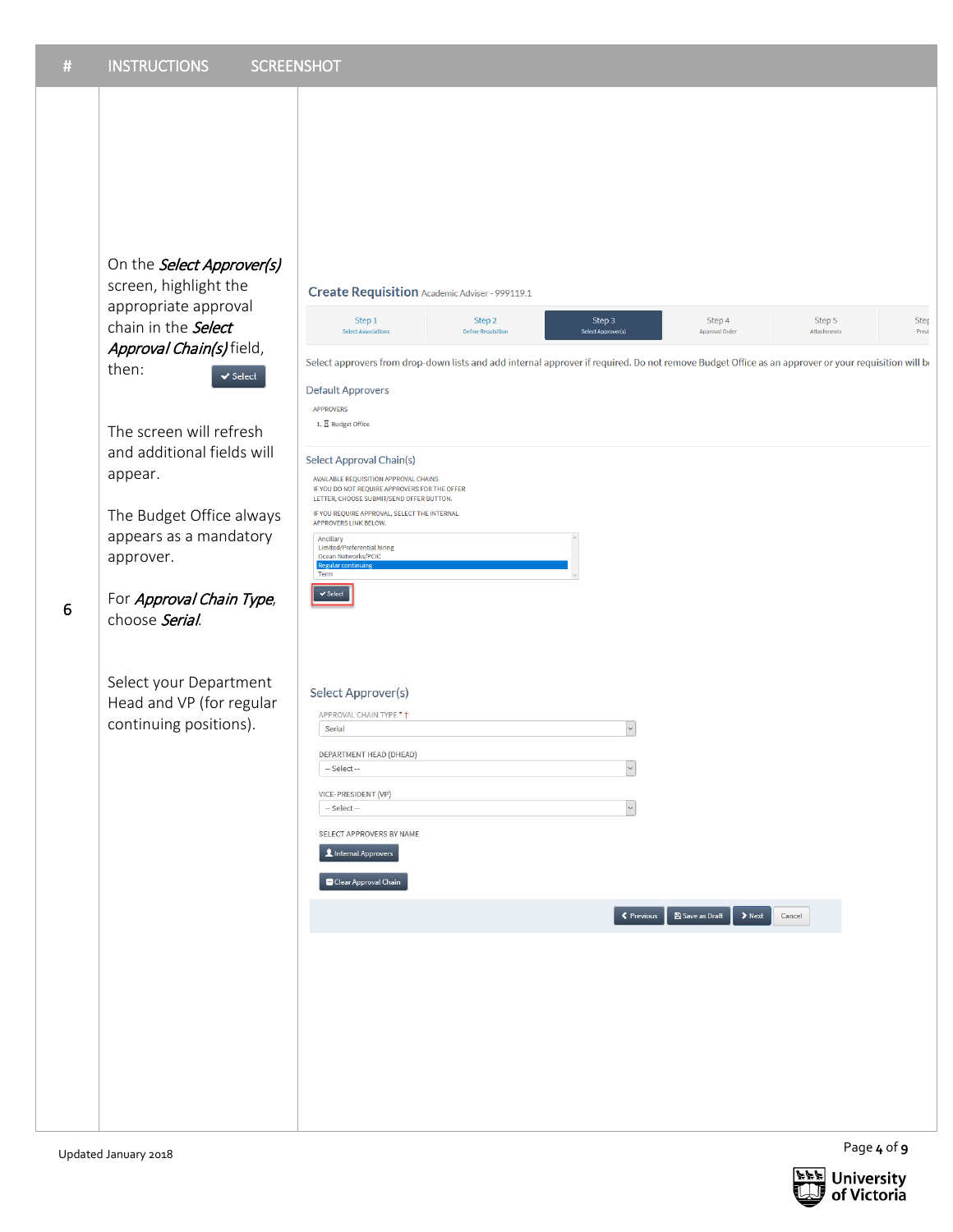| $\#$ | <b>INSTRUCTIONS</b><br><b>SCREENSHOT</b>                       |                                                                                                                                                                                                                                                                                                                                                                                                                                                                                                                                                         |               |
|------|----------------------------------------------------------------|---------------------------------------------------------------------------------------------------------------------------------------------------------------------------------------------------------------------------------------------------------------------------------------------------------------------------------------------------------------------------------------------------------------------------------------------------------------------------------------------------------------------------------------------------------|---------------|
|      |                                                                | <b>Internal Approvers</b>                                                                                                                                                                                                                                                                                                                                                                                                                                                                                                                               | $\times$<br>۸ |
|      |                                                                | Q Search                                                                                                                                                                                                                                                                                                                                                                                                                                                                                                                                                |               |
|      | If desired, add additional<br>approvers by using the           | <b>Results</b><br>$\begin{array}{c c c c c c} \hline & \times & \times & \times \end{array} \hspace{0.2cm} \begin{array}{c c c c} \hline 1 & \times & \times \end{array} \hspace{0.2cm} \begin{array}{c c c c} \hline \end{array}$<br>Displaying 1 - 1 of 1 10 25 50 100 per page<br>$\Box$<br>NAME Y<br>JOB TITLE Y<br>MANAGER (MANAGER/SUPERVISOR OF STAFF) V COMPANY/DIVISION V LOCATION V<br><b>ACTIONS</b><br>$\hfill \Box$<br>Belinda<br>HR Coordinator/ML 4<br>University of<br>University of<br>٠<br>Fontes<br>(997340)<br>Victoria<br>Victoria |               |
|      | Internal Approvers option.                                     | Add All Selected<br><b>Current Selection</b>                                                                                                                                                                                                                                                                                                                                                                                                                                                                                                            |               |
|      | Remember to confirm<br>selection.<br>Tip: at any time you can  | ✔ Confirm Selection                                                                                                                                                                                                                                                                                                                                                                                                                                                                                                                                     |               |
|      | clear approval chain to<br>start over:<br>Clear Approval Chain | <b>Close Window</b>                                                                                                                                                                                                                                                                                                                                                                                                                                                                                                                                     |               |
|      |                                                                | Recruiting / Requisitions / Create Requisition<br>Create Requisition Academic Adviser - 999119.1                                                                                                                                                                                                                                                                                                                                                                                                                                                        |               |
|      | On the Approval Order<br>screen, click and drag the            | Step 4<br>Step 2<br>Step 1<br>Step 3<br><b>Approval Order</b><br><b>Select Associations</b><br><b>Define Requisition</b><br>Select Approver(s)                                                                                                                                                                                                                                                                                                                                                                                                          |               |
| 7    | <b>Budget Office to the</b><br>bottom (end) of the list of     | You MUST click and drag Budget Office to the bottom of the list so they are the final approver.                                                                                                                                                                                                                                                                                                                                                                                                                                                         |               |
|      | approvers.                                                     | <b>EE</b> Lynne Marks                                                                                                                                                                                                                                                                                                                                                                                                                                                                                                                                   |               |
|      | Choose Next.                                                   | <b>EE</b> Valerie Kuehne<br><b>III</b> Budget Office                                                                                                                                                                                                                                                                                                                                                                                                                                                                                                    |               |
|      |                                                                | $\blacktriangleright$ Next<br><b>≮</b> Previous<br>Save as Draft<br>Cancel                                                                                                                                                                                                                                                                                                                                                                                                                                                                              |               |



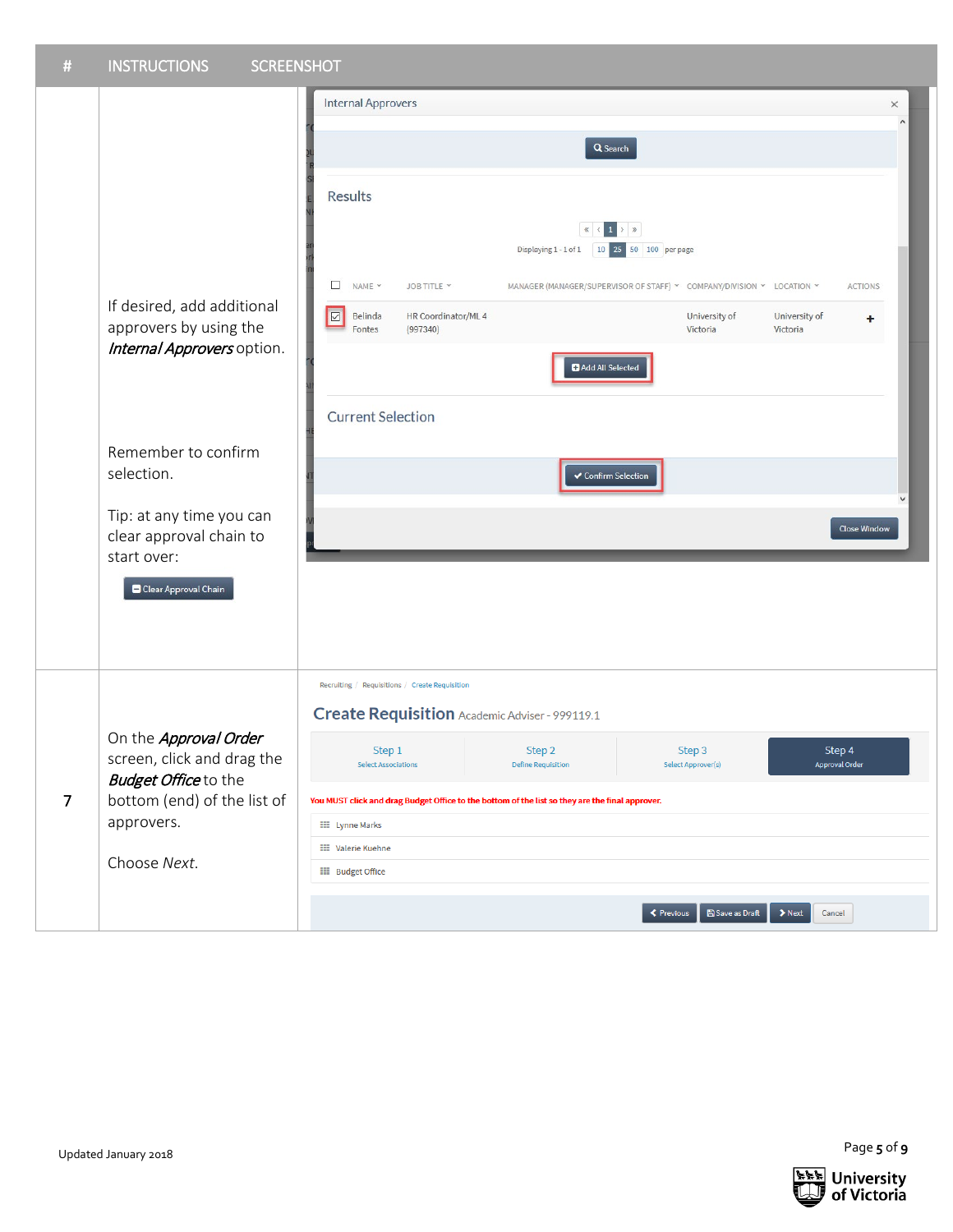| # | <b>INSTRUCTIONS</b><br><b>SCREENSHOT</b>                                                                                                                    |                                                                                                                                                                                          |                                     |                                              |                              |                                 |                       |
|---|-------------------------------------------------------------------------------------------------------------------------------------------------------------|------------------------------------------------------------------------------------------------------------------------------------------------------------------------------------------|-------------------------------------|----------------------------------------------|------------------------------|---------------------------------|-----------------------|
|   | On the optional<br>Attachments screen, you<br>can attach additional<br>documents. First enter<br>the <i>Document Name</i> , then<br>Browse to upload files. | Create Requisition Academic Adviser - 999119.1                                                                                                                                           |                                     |                                              |                              |                                 |                       |
| 8 | Check the boxes to<br>indicate whether the<br>attachment should be<br>visible to job seekers<br>(internal or external)<br>and/or approvers.<br>Choose Next. | Step 1<br><b>Select Associations</b><br><b>UPLOAD</b><br><b>SELECT FROM DOCUMENT LIBRARY</b><br>DOCUMENT NAME <sup>*</sup><br><b>DOCUMENT DESCRIPTION</b>                                | Step 2<br><b>Define Requisition</b> | Step 3<br>Select Approver(s)                 |                              | Step 4<br><b>Approval Order</b> | Step 5<br>Attachments |
|   | TIP: You do not need to<br>attach the job description<br>to the posting,<br>Employment Services will<br>do this as part of their final<br>review.           | $\circ$<br><b>UPLOAD DOCUMENT*</b><br>Browse<br><b>SHARE DOCUMENT(S) WITH</b>                                                                                                            | Approvers                           | Internal Job Seekers<br>External Job Seekers | $\blacktriangleright$ Attach |                                 |                       |
|   | TIP: If the classification for<br>the position has changed,<br>please attach the memo<br>from your HR Advisor.                                              |                                                                                                                                                                                          |                                     |                                              |                              |                                 |                       |
|   | Carefully review your<br>requisition on the <b>Preview</b><br>screen. Different views<br>are available: Approver                                            | <b>Create Requisition Academic Adviser - 999119.1</b><br>Step 1                                                                                                                          | Step 2                              | Step 3                                       | Step 4                       | Step 5                          | Step 6                |
|   | View, Internal View and                                                                                                                                     | <b>Select Associations</b>                                                                                                                                                               | <b>Define Requisition</b>           | Select Approver(s)                           | Approval Order               | Attachments                     | Preview               |
|   | <b>External View. The Internal</b>                                                                                                                          | $\boldsymbol{\mathscr{J}}$ Edit<br>← Requisition Details Preview                                                                                                                         |                                     |                                              |                              |                                 |                       |
|   | and <b>External</b> view tabs                                                                                                                               | <b>APPROVER VIEW</b><br><b>INTERNAL VIEW</b><br><b>EXTERNAL VIEW</b><br><b>PEA Regular Requisition</b><br><b>REQUISITION#</b><br>999119.1<br><b>JOB TITLE</b><br><b>Academic Adviser</b> |                                     |                                              |                              |                                 |                       |
| 9 | contain the same<br>information, and show<br>how the job posting will<br>appear on the website.                                                             |                                                                                                                                                                                          |                                     |                                              |                              |                                 |                       |
|   | Use the edit icon to make<br>changes.                                                                                                                       | <b>CLASSIFICATION</b><br>SG <sub>8</sub><br><b>EMPLOYEE GROUP:</b><br>PEA - Regular                                                                                                      |                                     |                                              |                              |                                 |                       |
|   | Choose Finish when you<br>are satisfied that the<br>requisition is ready for<br>posting.                                                                    | <b>PAY TYPE:</b><br>Salaried                                                                                                                                                             |                                     |                                              |                              |                                 |                       |
|   | Updated January 2018                                                                                                                                        |                                                                                                                                                                                          |                                     |                                              |                              |                                 | Page 6 of 9           |

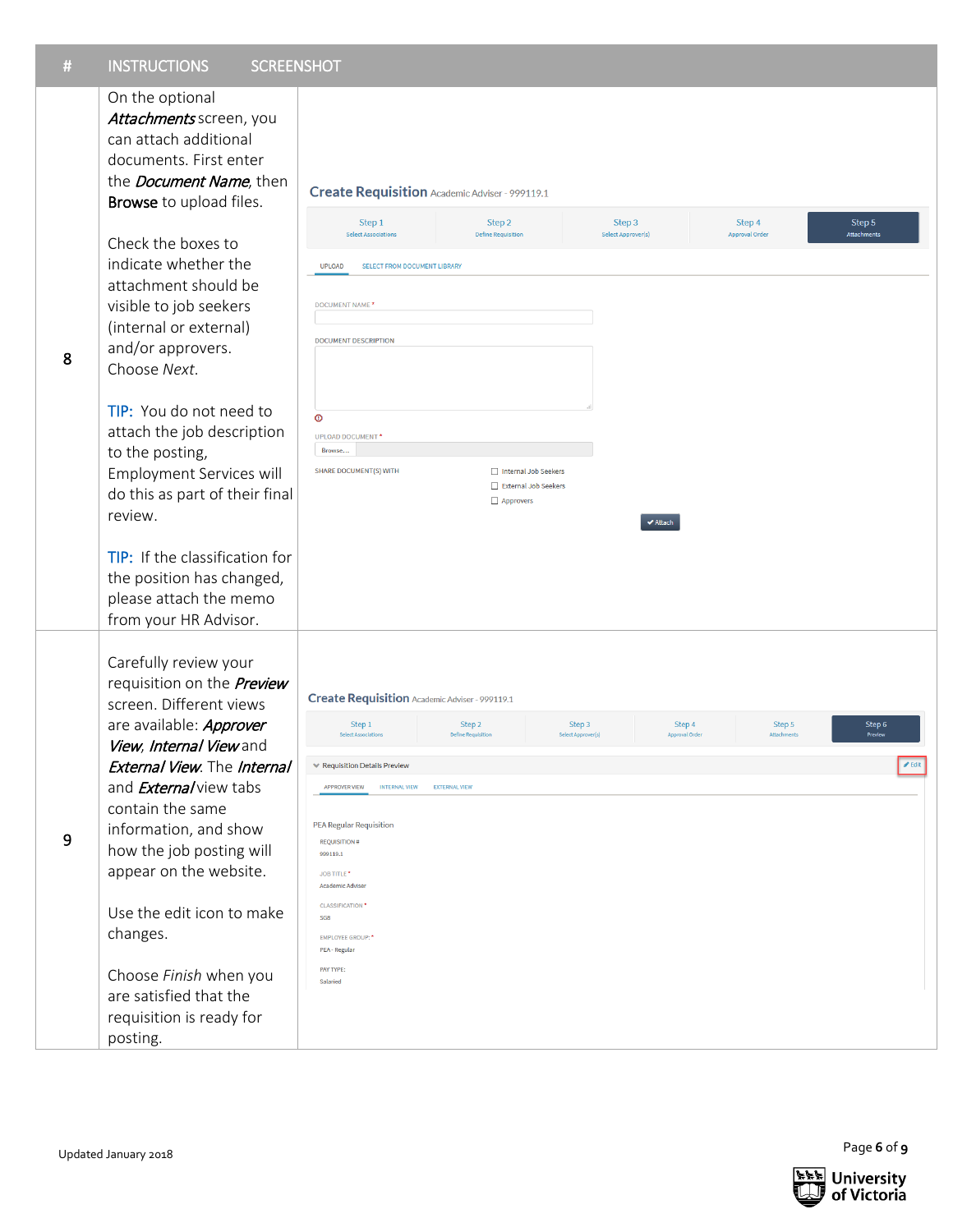Your requisition will now move through the approval process. You and your approvers will receive email notifications from the UVic Careers system regarding its status.

### 10

Finally, a member of the Employment Services team will review the requisition to ensure it meets the appropriate UVic [Collective Agreement](http://www.uvic.ca/hr/services/home/labour-relations/index.php) and other requirements.

**Manage Requisitions** 

# To review the requisition and its status, click on the Recruiting tab, then under the Requisition heading: Manage Requisition

| 11 | Use the Filter option<br><b>E Filter</b> to select the<br>posting you wish to view<br>or use the Quick Filter.<br>Your unapproved<br>requisition will appear in<br>the Pending Review/<br>Rejected category. You<br>can select this category to<br>view information about all<br>pending requisitions. The<br>requisition status will<br>change depending on the<br>actions taken by your<br>approvers.<br>Once approved, the job<br>posting will be published<br>on the UVic Careers<br>website. | <b>D</b> Filter<br><b>Ouick Filter:</b><br>0 Pending My Approval 89 Pending Review/Rejected 89 Declined 0 Open 0 Internal 1233 Assigned to/Created by Me 0 Routed to Me<br>ORGANIZATIONAL UNIT<br>$\backsim$<br>-- Select --<br><b>LOCATION</b><br>$\blacktriangledown$<br>Type Keyword Here | <b>JOB CODE</b><br>REQ.#                                                                                                                                        |
|----|---------------------------------------------------------------------------------------------------------------------------------------------------------------------------------------------------------------------------------------------------------------------------------------------------------------------------------------------------------------------------------------------------------------------------------------------------------------------------------------------------|----------------------------------------------------------------------------------------------------------------------------------------------------------------------------------------------------------------------------------------------------------------------------------------------|-----------------------------------------------------------------------------------------------------------------------------------------------------------------|
|    |                                                                                                                                                                                                                                                                                                                                                                                                                                                                                                   | <b>STATUS</b><br>$\land$<br>Confidential<br><b>Failed Search</b><br>Reposted<br>Cancelled<br><b>Pending Final Review</b><br>$\checkmark$<br><b>COUNTRY</b><br>$\backsim$<br>Any<br><b>STATE/PROVINCE</b><br>$\check{~}$<br>Any<br>← Filter                                                   | <b>JOB TITLE</b><br><b>RECRUITER</b><br>Type Keyword Here<br>HM<br>Type Keyword Here<br><b>TEAM</b><br>Any<br>Show Only Requisitions Assigned<br><b>x</b> Close |
| 12 | If your requisition is<br>rejected by an approver<br>(e.g. budget office), you<br>will need to resubmit it.<br>From the Manage<br>Requisitions screen,<br>click on the $\frac{1}{2}$ icon for<br>More Options. Choose<br><b>Edit and Resubmit</b><br>Requisition.                                                                                                                                                                                                                                 | <b>A</b> Print or E-mail Job Details<br>t <sup>2</sup> Copy<br>Rejected<br>$\bf{0}$<br>$\mathbf 0$<br>Notes & Transaction Log<br>C Edit and Resubmit Requisition                                                                                                                             |                                                                                                                                                                 |

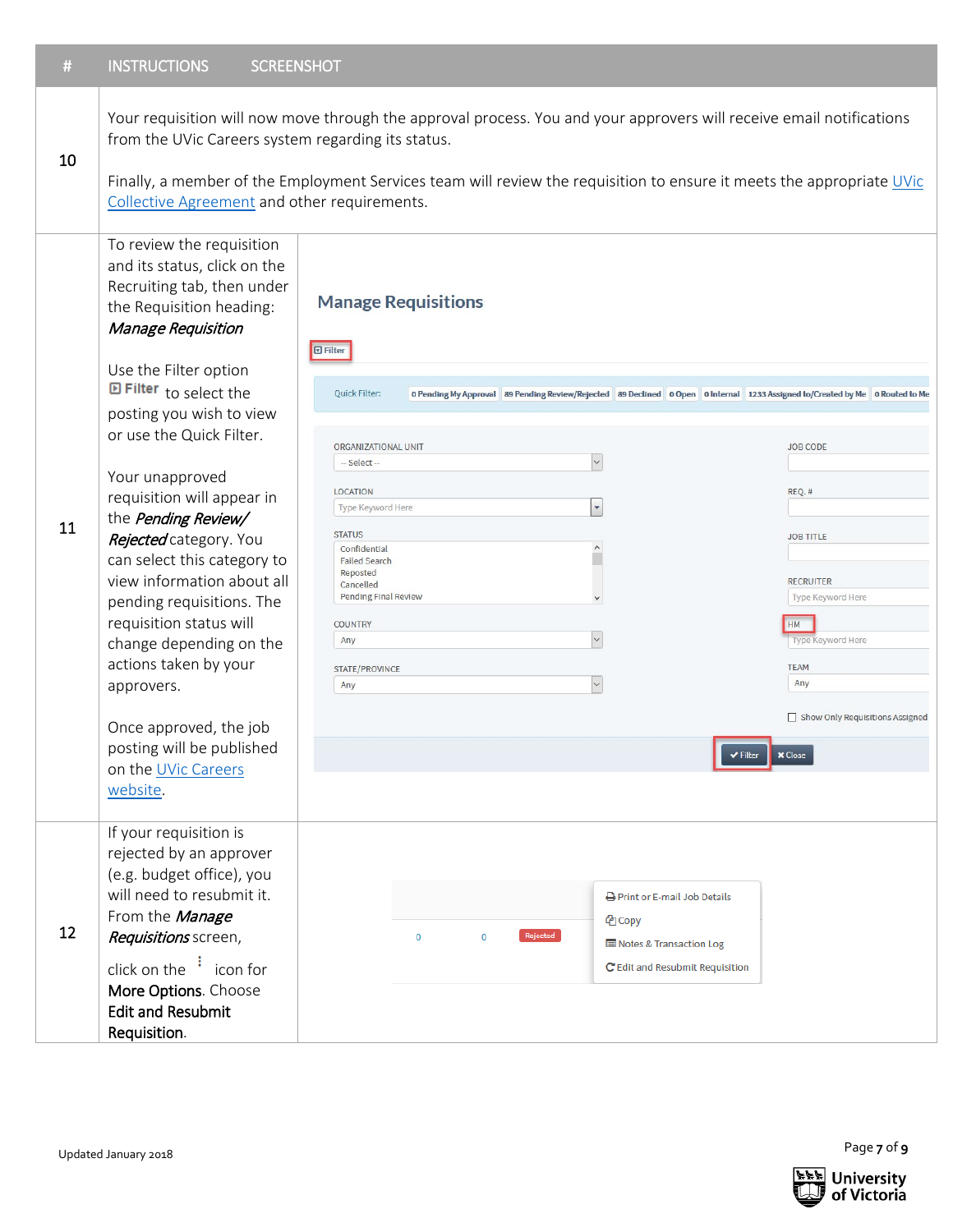| -# | <b>INSTRUCTIONS</b> | <b>SCREENSHOT</b> |
|----|---------------------|-------------------|
|    |                     |                   |

| #  | <b>INSTRUCTIONS</b><br><b>SCREENSHOT</b>                                                                                                                                                                                                                                                                                                                                                                        |                                                                                                                                                                                                                                                                                                                             |                                                                                                                                                                                                                             |
|----|-----------------------------------------------------------------------------------------------------------------------------------------------------------------------------------------------------------------------------------------------------------------------------------------------------------------------------------------------------------------------------------------------------------------|-----------------------------------------------------------------------------------------------------------------------------------------------------------------------------------------------------------------------------------------------------------------------------------------------------------------------------|-----------------------------------------------------------------------------------------------------------------------------------------------------------------------------------------------------------------------------|
| 13 | Create a team in UVic<br>Careers so that your<br>selection committee can<br>view the requisition and<br>participate in the<br>application review<br>process.<br>On the <b>Dashboard</b> , click<br>on the $\bullet$ icon found in<br>the top right corner, then<br>the Teams under the<br>Recruiting heading.                                                                                                   | $Q_{\rm c}$<br>Employees $\bullet$ Search<br><b>ADMINISTRATION</b><br><b>Administration</b><br>Recruiting<br>Configuration<br>Teams                                                                                                                                                                                         | University of Victoria <b>AO</b><br>$\bullet$<br>۰<br>ワー ネー                                                                                                                                                                 |
| 14 | Select Teams and choose<br>then Create a New Team<br>Create a New Team                                                                                                                                                                                                                                                                                                                                          | Teams - will be removed one year after position is filled<br>TEAM NAME Y<br><b>Student Exchange Adviser</b><br><b>Psyc Dept</b><br><b>FMGT Leadership</b><br><b>HSD RC 993394</b>                                                                                                                                           | Create a New Team<br>Displaying 1 - 25 of 744 10 25 50 100 per page<br># OF MEMBERS<br><b>ACTIONS</b><br>$\mathbf{5}$<br>$\angle$ A a<br>$\overline{2}$<br>A A<br>5<br>$\lambda$<br>$\overline{\mathbf{3}}$<br>$\angle$ A a |
| 15 | In the Team Namefield,<br>use the following naming<br>convention: Four-letter<br>department code<br>followed by the job<br>requisition number (or job<br>code), separated by a<br>space - e.g. VPFO 997624<br>Add a description of the<br>team if desired.<br>Choose your team<br>members: highlight the<br>name of each person and<br>use the arrow to move<br>their name into the right<br>column.<br>Submit. | Teams - will be removed one year after position is filled<br>TEAM NAME *<br>DESCRIPTION OF THE TEAM<br>TEAM MEMBERS*<br>Selected Users for this Team<br><b>Users List</b><br>Aagesen, Sonja<br>Aalam, Niloofar<br>AARMA, KATLIN<br>Aaron, Ernest<br>AARSEN, CORINNE<br>Aarts, Jos<br>$\blacktriangleright$ Submit<br>Cancel | View All To                                                                                                                                                                                                                 |
|    | Updated January 2018                                                                                                                                                                                                                                                                                                                                                                                            |                                                                                                                                                                                                                                                                                                                             | Page 8 of 9                                                                                                                                                                                                                 |